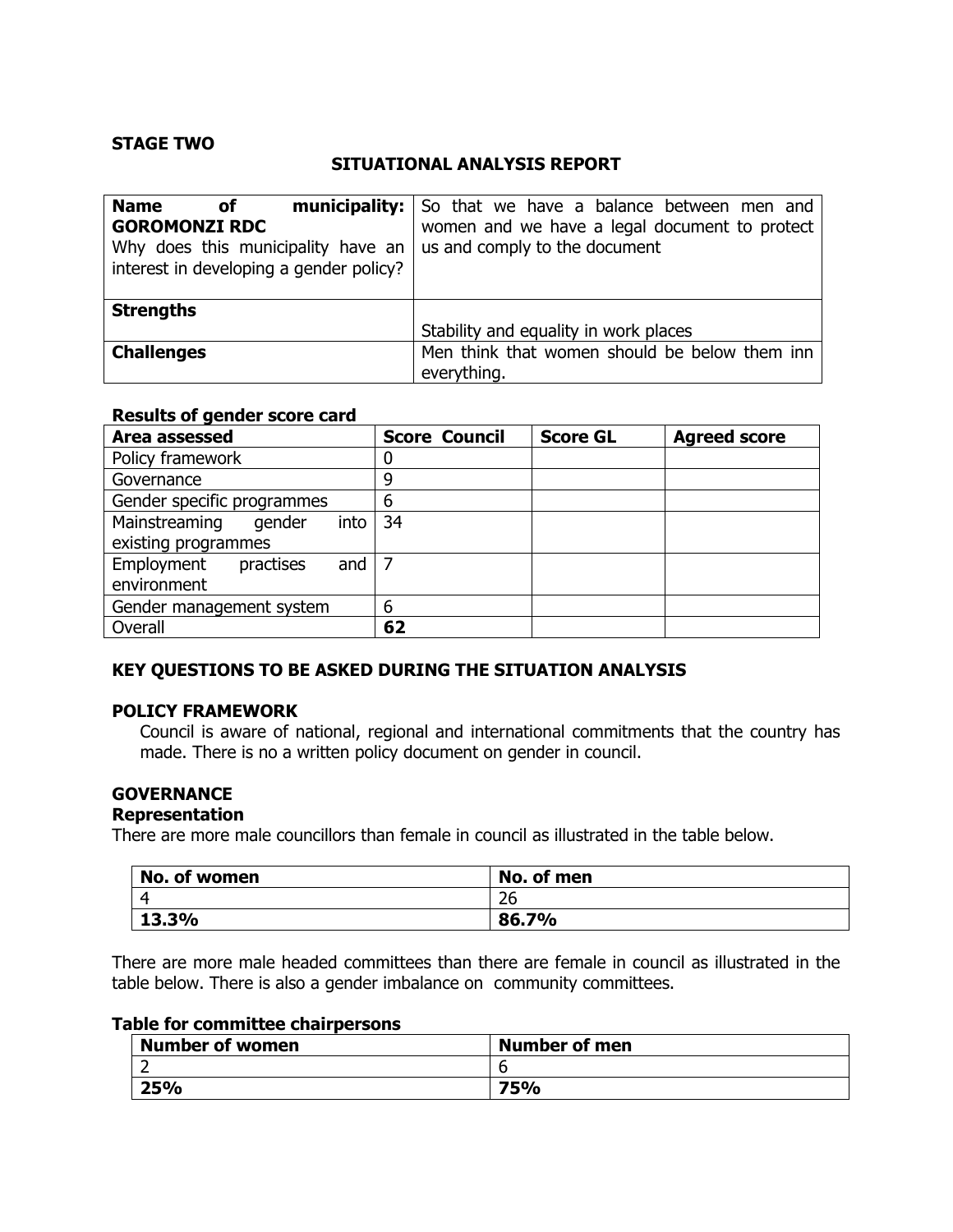## **Participation**

Men and women participate equally in council meetings. Women have an influence on decisions taken by the council.

## **Public participation**

There is no equal participation at public meetings by women and men. There are fewer women.

## **PLANNING**

Targeted gender planning and service delivery takes place in the council. However, the strategic objectives of the council do not explicitly mention gender. In addition information is not collected from women about their constraints, opportunities, incentives and needs and women are seldom consulted in the drawing up of plans and policies. Council plans are not specific about sex

## **MAINSTREAMING GENDER INTO EXISTING PROGRAMMES**

## **Local economic development**

Council does not have a local economic development plan that targets women entrepreneurs as key beneficiaries.

Women and men benefit on a first come, first served basis from informal trading facilities in the council. There is no fixed policy.

## **Procurement**

Council does not have a procurement policy tenders are adjudicated without considering the company owners. The council has never done an audit to find out which companies are male or female owned in the district.

## **Housing**

Council does not have sex disaggregated data on title deeds. In regards to land and housing council has no policy to ensure that women benefit equally from land and housing opportunities. Though allocations are made for both men and women, council is not checking whether there is gender equity.

## **Utilities**

Council does not have sex disaggregated data on who has access to basic services. At times women are involved in the planning, management and maintenance of these services and facilities but not always.

## **Transport**

Women are not consulted in regard to their transport needs. It is council's obligation to maintain roads so council grade the roads timeously so that it can be easily accessible by transport providers.

## **Health**

Council has a health facility which is within a 7km radius to the people.

Council keeps sex disaggregated data on HIV and AIDS. Council has a register, which shows the trends of HIV AIDS illness and diseases like STIs , PMTCT, VCT,. Council has a gender aware HIV and AIDS public education and awareness programme that focuses on the 4Ps campaign of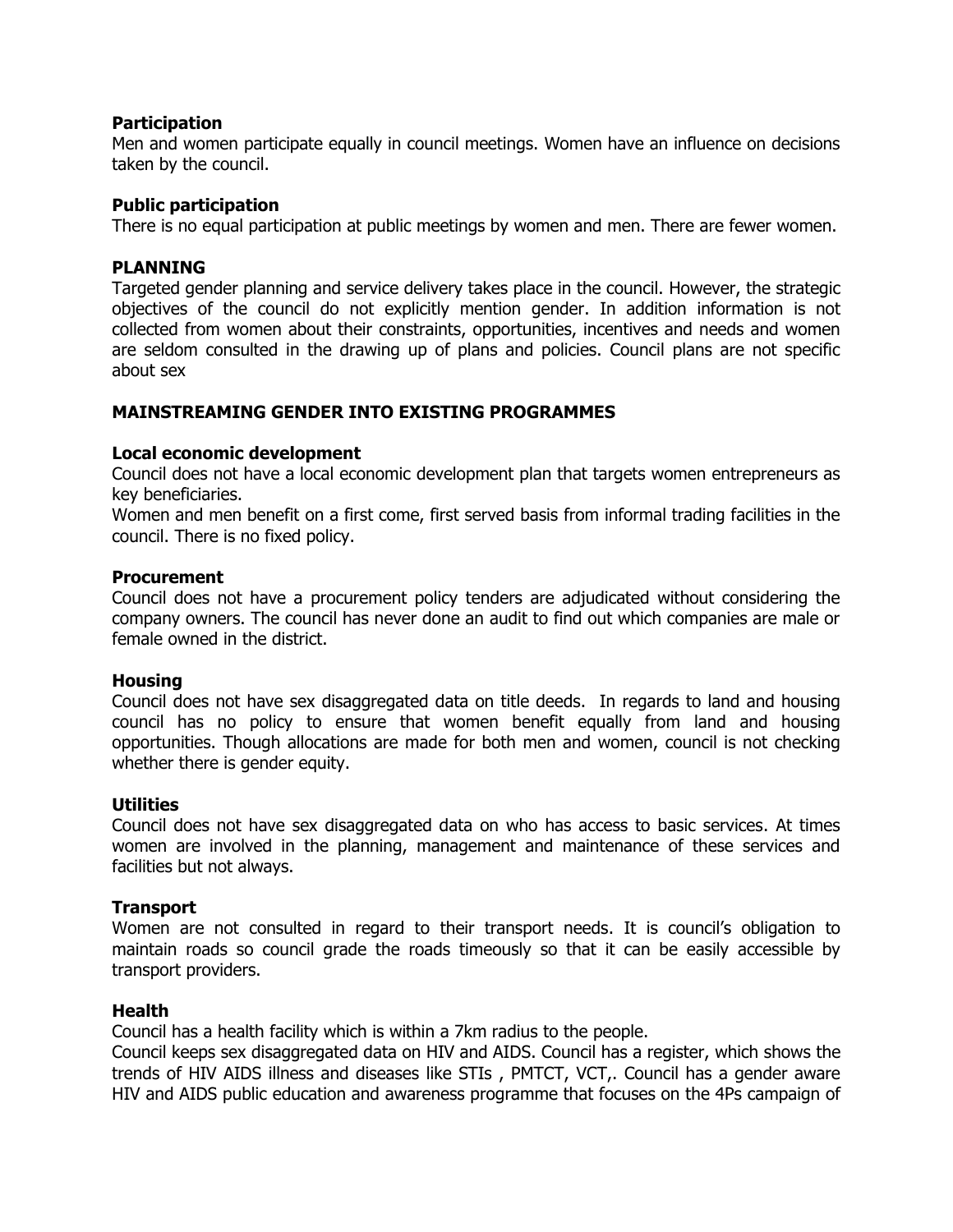participation, programming, prevention and protection. PEP is available at all health facilities and there is information surrounding the issue.

## **Environmental health**

Women are consulted in the management of waste. However, they do not necessarily benefit equally from business opportunities in this sector as only men apply for permits for waste management ventures. Council processes the requests as they come.

## **HIV and AIDS and care work**

The council has a draft HIV/AIDS policy which is still to be adopted by the full council. This covers prevention, treatment and care. Prevention messages include the importance of equal power relations between women and men. In addition it caters for gender equality among men and women. Prevention messages cover cross generational sex and its impact in increasing the incidence of AIDS among young women. The council is working with ZICHIRE who are implementing the BC programme in the district and encourage men to change their behaviour. Councilors are involved in mobilizing communities to go for HTC. Men and women access treatment equally and are encouraged to get tested as couples.

In terms of assistance to care givers, the council provides infrastructure and human resource manpower to supervise the caregivers. Men are also encouraged to do care work.

## **Climate change and sustainable development**

Council is aware of climate change and its effects and is educating the communities on what should be done and the causes of climate change in order to mitigate it.

## **Social development**

Council does not keep sex and age disaggregated data on the use of existing facilities, e.g. retirement centres, community centres, libraries and the trends show that men use these facilities mostly as compared to women e.g. sports fields.

## **GENDER SPECIFIC PROGRAMMES**

Council is involved in gender-specific programmes? (eg. educare, GBV programmes etc.).

## **Educare**

The council has done an assessment of the need for child care facilities.

# **Gender based violence (GBV) flagship**

Council has an action plan and budget for addressing GBV.

## Prevention

No safety audit has been conducted to ascertain whether the city/town/ village is a safe place for women, i.e. To walk around safely at night and in the day. In addition there are no street lights. However, public transport is safe for women and children.

## Public awareness campaigns

Council with the assistance of Jekesa pfungwa and ZRP participates in campaigns to raise awareness on gender based violence (GBV), such as the Sixteen days of activism.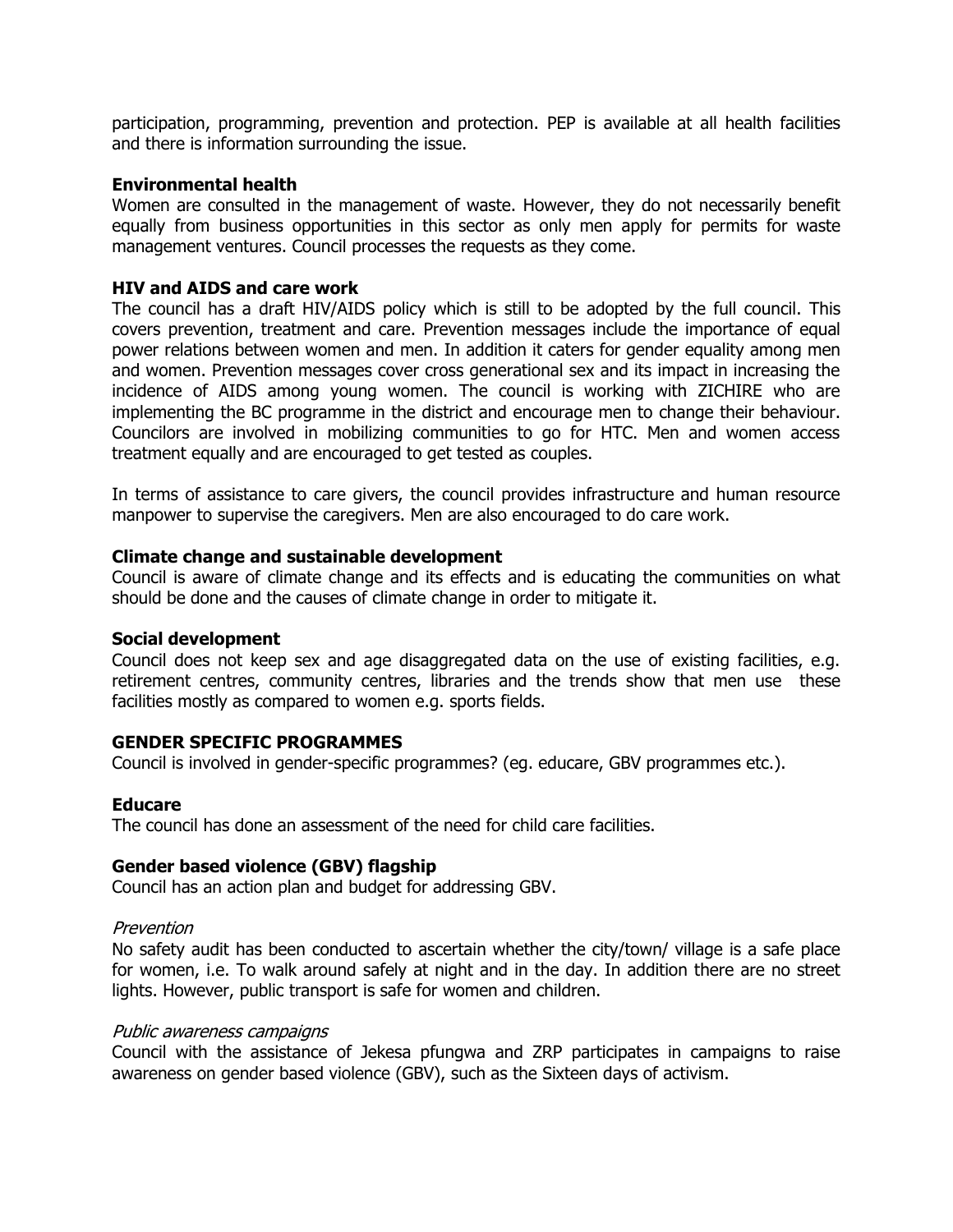## Response and coordination

Council has up to date crime statistics disaggregated by sex and there is a good working relationship between the community and police. The police are also trained to handle cases of gender based violence.

## **Support**

Has the council has established or does it support victim support/ empowerment programmes (VEP), including places of safety and day care centres? (Get a list/ database of these places).it does support it

## **EMPLOYMENT PRACTICES AND ENVIRONMENT Selection and recruitment**

Women and men are not employed in equal numbers across jobs, grades and in management positions. Council has a total of 127 employees (78 women and 49 men). Women occupy mostly lower grades

| <b>CATEGORY</b> | No of women | $\frac{1}{2}$ | No of men | $\frac{1}{2}$ |
|-----------------|-------------|---------------|-----------|---------------|
| Top             | U           | U             |           | 100           |
| management      |             |               |           |               |
| Senior          |             | 33,33         |           | 66.67         |
| Management      |             |               |           |               |
| Professional    | 39          | 88.63         |           | 11.37         |
| Secretarial/    |             | 50            |           | 50            |
| clerical        |             |               |           |               |

 $\checkmark$  How many women and men are currently employed in each job and grade?

| Grades         | Job description               | Men            | Women          |
|----------------|-------------------------------|----------------|----------------|
|                | Chief executive officer       |                | 0              |
| $\overline{2}$ | Human Resources               | $\mathbf{1}$   | $\overline{0}$ |
|                | office                        |                |                |
| 3              | Internal auditor              | 0              | 0              |
| 4              | Engineer, Tresuar             | 0              | $\overline{0}$ |
| $\overline{5}$ | Transition grade              | 0              | $\overline{0}$ |
| 6              | Town planner, Roads           | $\overline{0}$ | $\mathbf{1}$   |
|                | Techinician                   |                |                |
| $\overline{7}$ |                               | 0              | $\overline{0}$ |
| 8              | <b>Building</b><br>inspector, | 5              | 38             |
|                | nurses                        |                |                |
| 9              | Clerical staff                | 5              | 5              |
| 10             |                               | 0              | $\overline{0}$ |
| 11             |                               | 0              | $\mathbf 0$    |
| 12             | <b>Driver</b>                 | 5              | $\overline{0}$ |
| 13             | Nurse aids , driver           | 8              | 30             |
| 14             | General hands                 | 24             | 4              |
| 15             |                               | 0              | 0              |
| 16             |                               | $\overline{0}$ | $\overline{0}$ |
| <b>Total</b>   |                               | 49             | 78             |